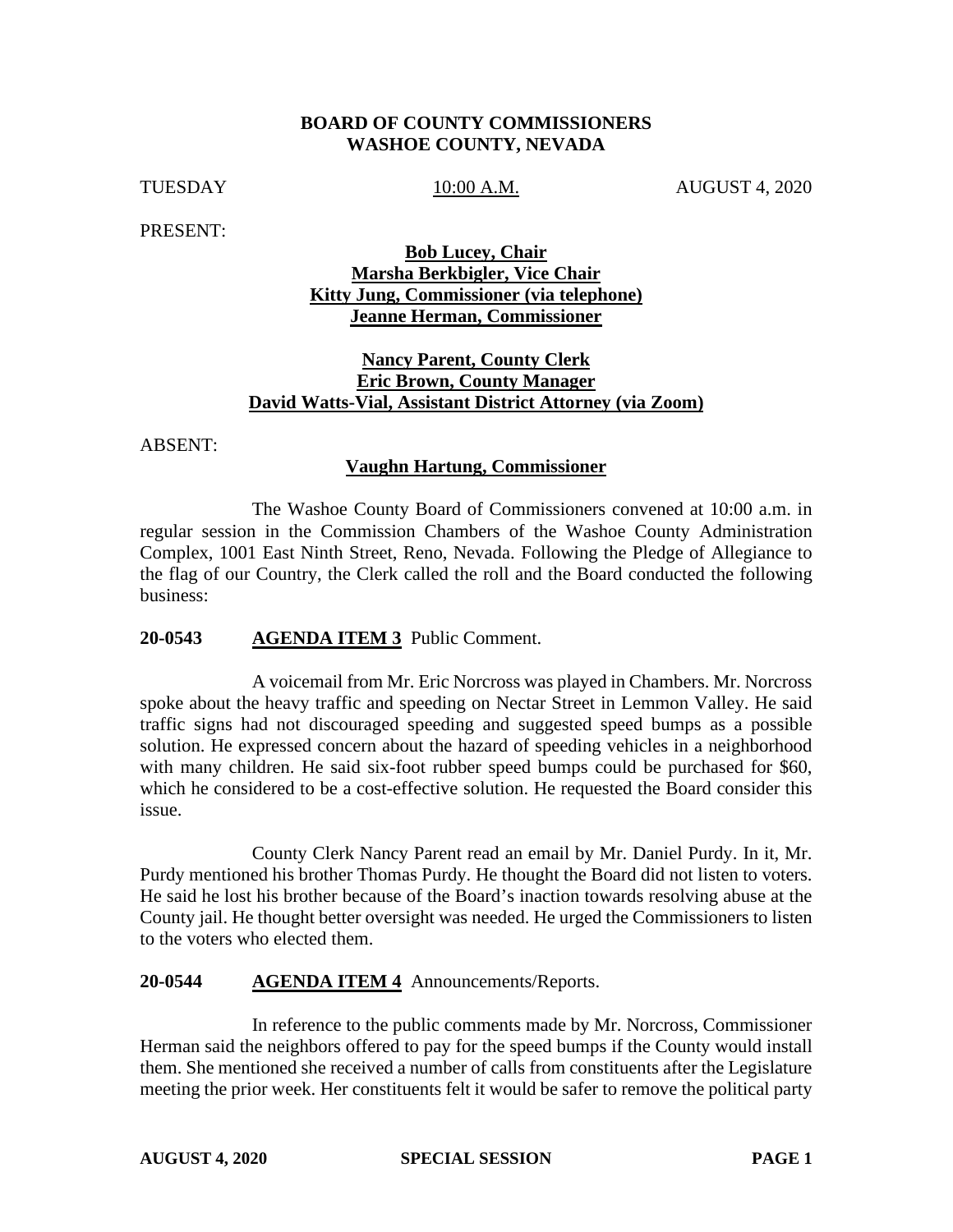affiliations printed on paper ballot envelopes, and they thought handwriting experts should be available to check signatures on ballots. She expressed concern because some voters were notified their vote was not counted, but the notice arrived too late for them to vote in person. She requested that notices for unacceptable ballots be sent out promptly so voters would have time to vote in person. She said her constituents believed better supervision was needed during voting, particularly during early voting.

Vice Chair Berkbigler said she received emails requesting that County baseball fields be opened, but she thought County parks had been opened. She requested a report specifying which County facilities were closed and whether sports teams were prevented from playing. She mentioned it was the worst election she had witnessed, and she implored everyone to be more polite and kind to others during this election season.

Chair Lucey mentioned he received emails requesting clarification about the Governor's most recent COVID-19 press conference. He said the County would continue working with the Governor's office to clarify the County's authority, but he understood enforcement was a large component. He stated the County would continue working on enforcement, contact tracing, and testing. He noted the Legislature passed Assembly Bill 4 (AB4) the prior day and it was signed by the Governor. AB4 addressed mail-in ballots for this general election. He urged registered voters to validate their mailing address to ensure they received their ballots. He stated there would be discussions with the County Manager and the Registrar of Voters to ensure a flawless election in November, but participation from the public was important. He said voters could validate their information online at washoecounty.us or on the Secretary of State (SOS) website nvsos.gov.

In reference to Vice Chair Berkbigler's comment about parks, Chair Lucey said he had similar discussions on the topic. He understood the County continued to follow Centers for Disease Control and Prevention guidelines, so parks and open spaces could be opened for sporting events without spectators. He stated playgrounds remained closed because not enough Parks Department staff was available to sanitize the playground equipment. He noted the Washoe County School District (WCSD) decided to reopen schools in August. He applauded the WCSD for making that difficult decision. He mentioned many public comments were heard on the issue. He asserted the County was committed to supporting community partners and helping students and families find a balance in this new normal environment. The County would work with the WCSD to facilitate contact tracing, testing, and providing information about self-evaluating and selftesting before taking children to school in an effort to continue to flatten the curve.

Vice Chair Berkbigler thanked Chair Lucey and Commissioner Herman for mentioning AB4. She noted there was language in AB4 which allowed people to get help from others when marking their ballots. She asked for information from the Registrar of Voters about how they would ensure there was no fraud based on AB4's language. She said the SOS expressed concern about the potential of fraud in that type of setting. The SOS planned extensive discussions with all Voter Registrars, but Vice Chair Berkbigler wanted to know how the Washoe County Registrar of Voters planned to prevent fraud.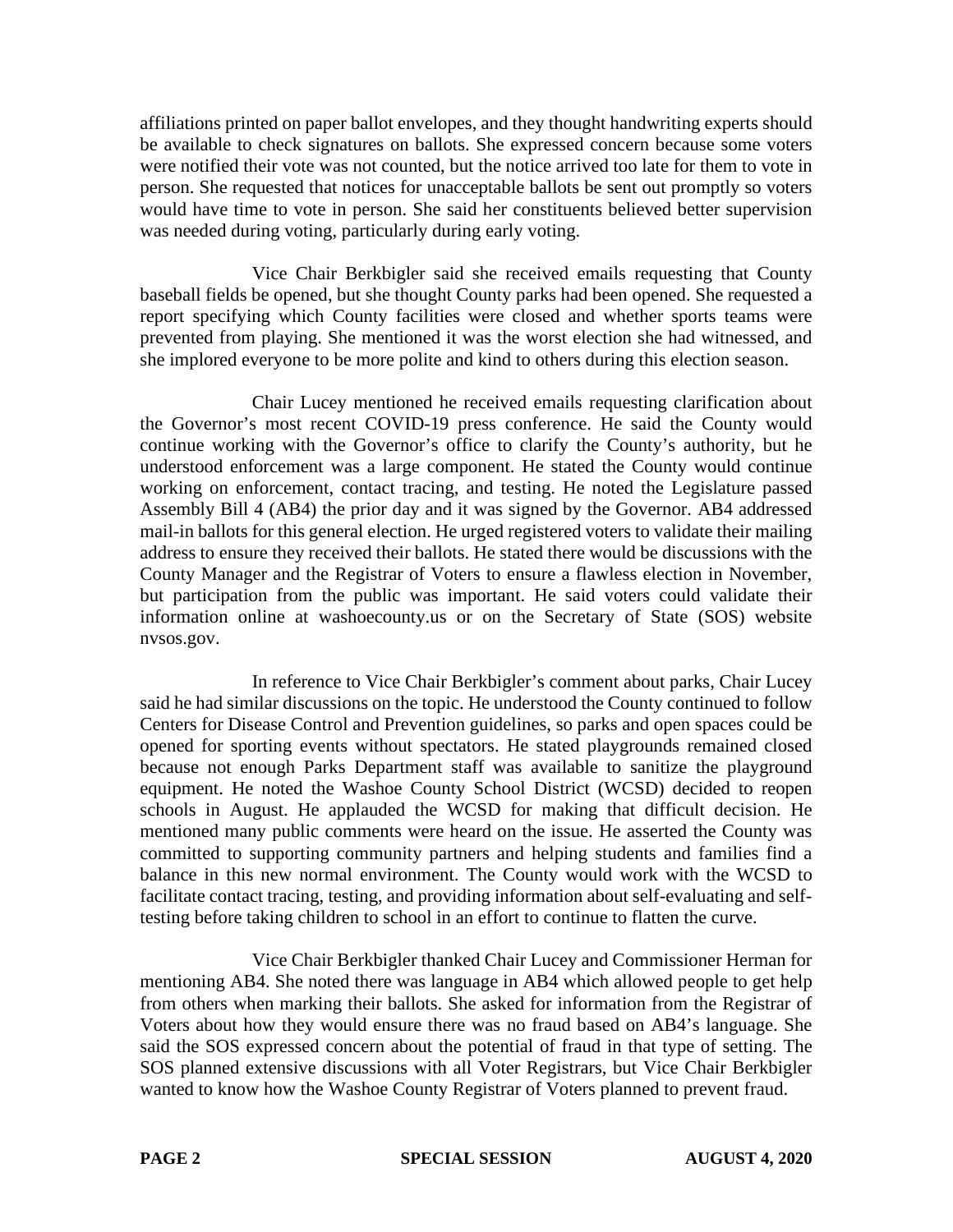**20-0545 AGENDA ITEM 5** Presentation, discussion, and possible action to approve a proposed settlement agreement between Washoe County and the League to Save Village Assets, Inc., the terms of which will result in dismissal by Washoe County of the appeal of the District Court's decision in Village League to Save Incline Assets, Inc., et.al. vs. State of Nevada, et.al., Case No. CV03-06922, Supreme Court case no 80092, and other associated cases described in the agreement; payment by Washoe County of refunds to Incline Village/Crystal Bay residential property owners/taxpayers for the 2003-04, 2004-05, and 2005-06 tax years in the total estimated amount of \$56 million, the County's portion of which is \$23.8 million and the remaining portion of which is attributable to the Washoe County School District, North Lake Tahoe Fire Protection District, Incline Village Improvement District, State of Nevada, with refund payments beginning July 1, 2021 and made pursuant to claims processes and timelines described in the agreement; an interest holiday during which time no interest will accrue from July 1, 2021 to June 30, 2023; and other terms as described in the settlement agreement; if the settlement agreement is not approved, discussion and possible action by the Board to authorize staff to present alternative terms of a proposed settlement to the Incline Village/Crystal Bay residential property owners/taxpayers through their counsel. Manager's Office. (All Commission Districts.).

Chair Lucey called for a brief recess so staff could address technical difficulties.

## **10:21 a.m. The Board recessed.**

### **10:25 a.m. The Board reconvened with Commissioner Hartung absent.**

Deputy District Attorney Herbert Kaplan said this agenda item involved a proposed settlement agreement between the County and Incline Village and Crystal Bay (IVCB) residential taxpayers. He explained a few taxpayers from IVCB challenged certain methods used by the Washoe County Assessor in valuing their properties for the 2003-04 tax year. The Nevada Supreme Court found the valuations unconstitutional because the State failed to provide regulations for the methodologies used by all Assessors in Nevada. The court voided the valuations and reinstated the prior year's valuation. He said this lawsuit was filed in November 2003 by the IVCB taxpayers who failed to go through the mandated administrative process. In addition to challenging their valuations because the Assessor had used those same unconstitutional methods in valuing their properties, the taxpayers also claimed their values were higher than properties in Douglas County. He stated the District Court dismissed the case because the taxpayers failed to adjust their administrative remedies.

The Supreme Court eventually upheld the dismissal, Mr. Kaplan said, but the case was remanded to the District Court to determine the viability of the county-bycounty equalization claim. He noted the IVCB taxpayers amended their complaint to make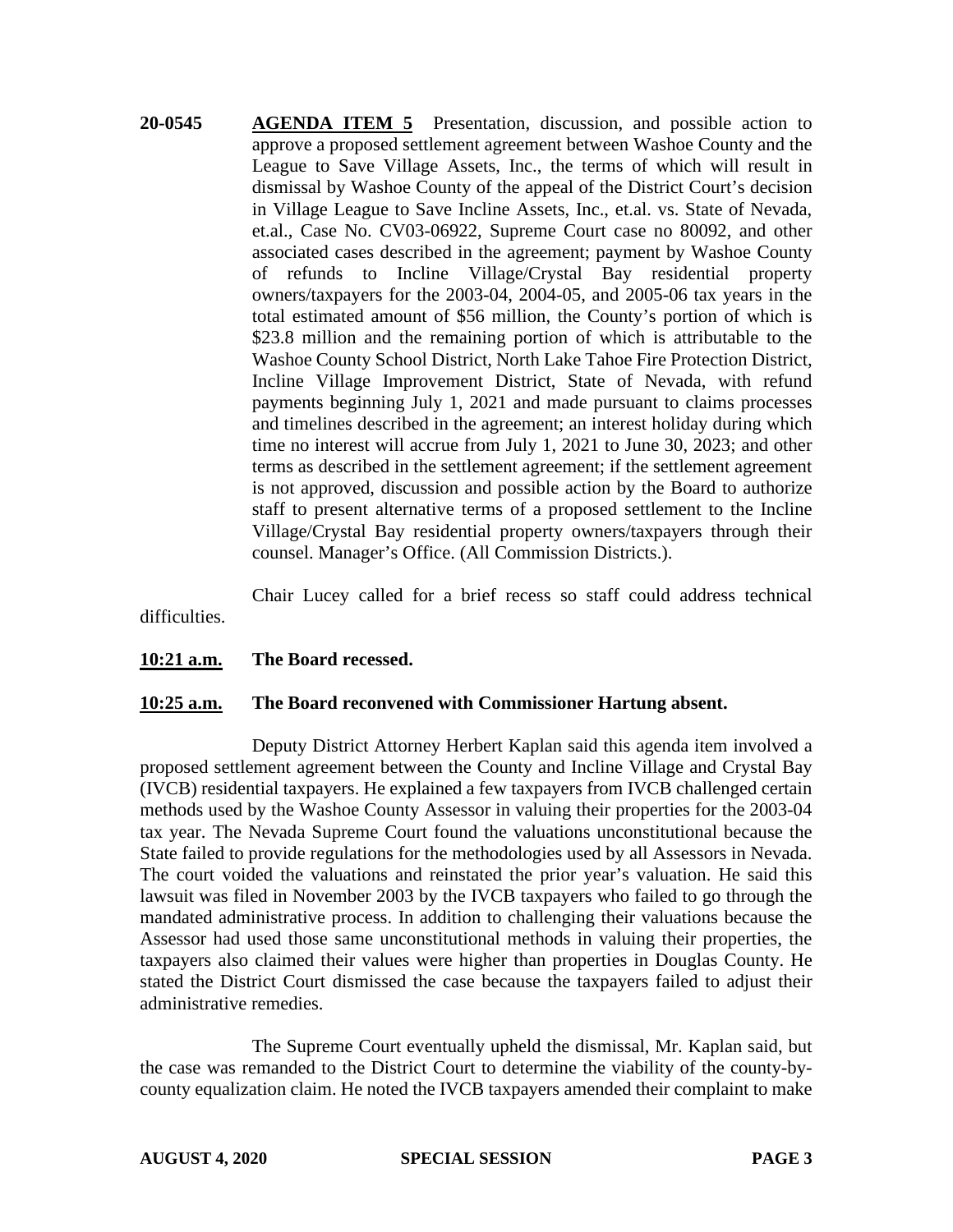it a regional equalization claim. He said the Court issued a writ in 2012 requiring State Courts to conduct open agendized meetings for statewide equalization. Hearings were conducted in the fall of 2012 and the State Board issued an order for the County Assessors to reappraise the values of IVCB residential properties. He stated taxpayers challenged the decision and the Supreme Court agreed with them, finding the State would not have the authority to order reappraisal. The case was remanded, and the State Board conducted another statewide equalization hearing in 2017, during which they found no equalization action was required. Taxpayers challenged the decision and the District Court found in their favor. Regional equalization was performed for all IVCB residential property in the same way as the case involving taxpayers who had gone through the administrative process. He summarized the decision remained pending in the queue for the Supreme Court.

Mr. Kaplan said the parties discussed a proposed settlement which was the basis for the proposed agreement before the Board. The main terms of the settlement included the County processing payment refunds for approximately 9,000 IVCB taxpayers with interest calculated at the rate of six percent from the date the overpayment was made. He stated the estimated amount of refunds was \$56 million. The County's portion was approximately \$23.8 million with the remainder being attributable to the Washoe County School District (WCSD), the North Lake Tahoe Fire Protection District (NLTFPD), the Incline Village General Improvement District (IVGID), and the State of Nevada. Refund payments would begin July 1, 2021 with an interest holiday from July 1, 2021 to June 30, 2023. He noted there were changes to the agreement to accommodate deadlines and the refund process.

Mr. Kaplan expressed concern about two provisions in the agreement. First was the potential termination of the interest holiday. He said the agreement specified the County had to process an average of 300 refunds each month or the interest holiday would be terminated. He said the period used to calculate the average was unclear, but the taxpayers declined to discuss changing that provision. His second concern was the potential impact of the WCSD's decision to challenge the withholding of their portion of the refund. He noted the other tax units were collectively responsible for more than half the refund and, in the unlikely event the Supreme Court found the County was not able to withhold funds, it would more than double the County's anticipated financial responsibility.

On the call for public comment, County Clerk Nancy Parent advised the Board she received a three-page letter from the WCSD signed by WCSD Board President Malena Raymond and Superintendent Dr. Kristen McNeill, which she placed on the record.

Using the Zoom app, Mr. Aaron Katz said he was a current IVCB property owner, but he was not an owner during the 2003 to 2006 tax years. He asked about the source of funds for the proposed settlement. He conjectured the County's portion would be funded by general fund revenues, but current property owners would end up paying the portion owed by the other tax units. He noted the NLTFPD increased their ad valorem tax rate and the IVGID used their recreation fee to cover the cost of the previous refund. He thought it was not acceptable for current property owners, who would not receive refunds,

**PAGE 4 SPECIAL SESSION AUGUST 4, 2020**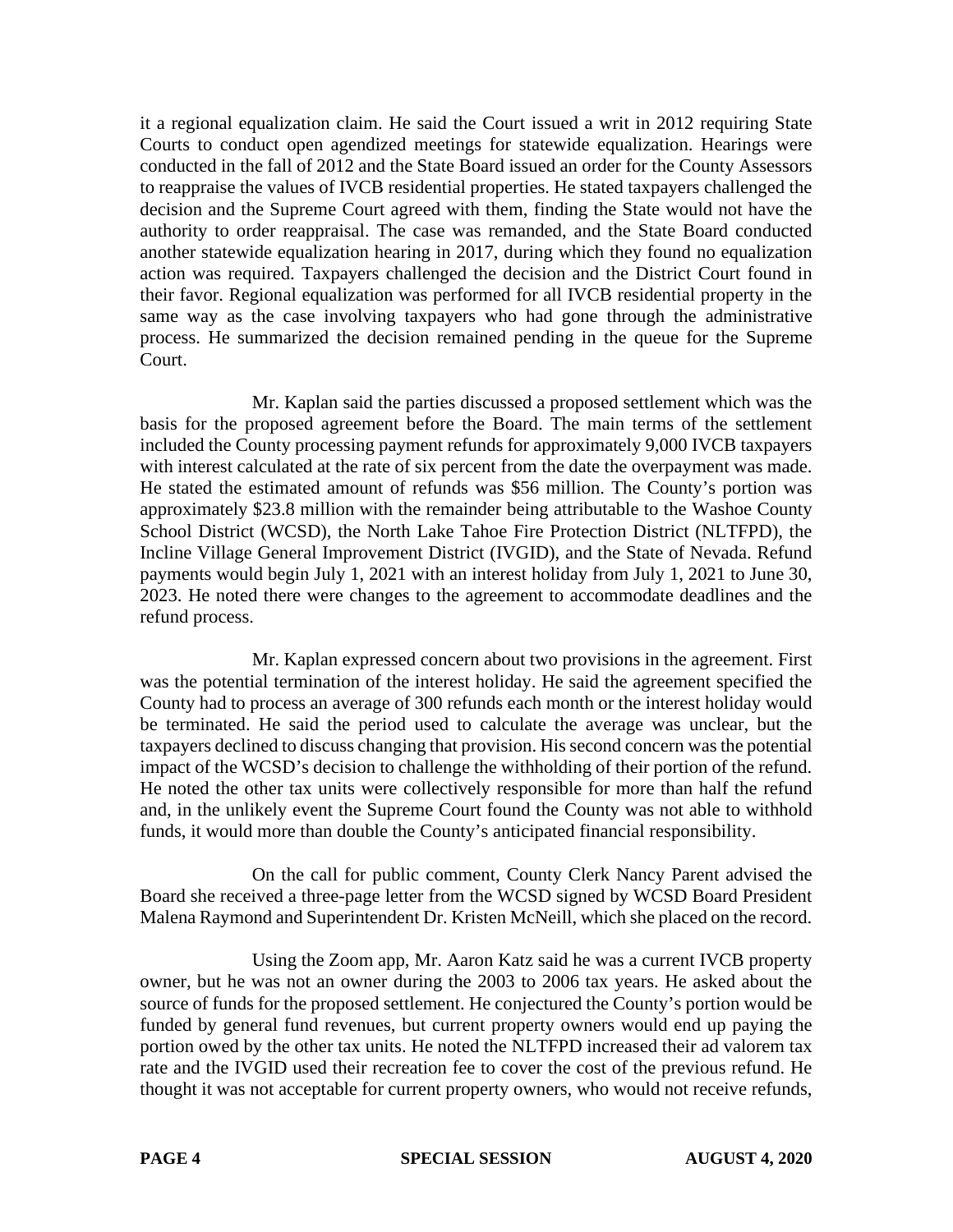to pay for the settlement. He believed the agreement needed to be changed so only property owners who received refunds would pay for the settlement.

Chair Lucey noted the next commenter was the representative for the Village League to Save Incline Assets, Inc. (VLSIA). He said a group representative was usually allotted five minutes to make comments.

Using the Zoom app, Mr. Todd Lowe said the proposed agreement was an important step in settling a long dispute. The settlement process began after District Court Judge Kathleen Drakulich's ruling on October 2019. He stated the agreement between taxpayers and the County was memorialized on February 4 before a Supreme Court Settlement Judge. He thanked the participants who signed the agreement including Chair Lucey and Vice Chair Berkbigler. He noted many details were negotiated to reach an agreement but then the pandemic materialized, and additional termsrelated to the pandemic were added. He said the final details were negotiated two weeks prior. He acknowledged the efforts of Vice Chair Berkbigler, County Assessor Michael Clark, Chief Deputy Assessor Corinne Burke, and County Manager Eric Brown. He stated this settlement agreement would clear several court cases and save County taxpayers an additional \$25 million; he thought it was the right thing to do.

Vice Chair Berkbigler confirmed a significant amount of time and effort was focused on resolving this issue. She thanked Mr. Clark and County Treasurer Tammi Davis for their efforts. She said she was not aware of the other tax entities raising their fees, so she believed that was not under consideration. She noted the County and the WCSD had no ability to raise rates, so the settlement would be paid out using existing funds. She highlighted that millions of dollars would be saved by resolving this issue. She expressed her support of the settlement and hoped the other Commissioners would also be supportive.

Commissioner Herman said she thought the County should pay its bills. She believed this settlement was long overdue and she supported approving the agreement. She thanked everyone who worked on the settlement.

Commissioner Jung asked about the attorneys representing the IVCB taxpayers. She understood the interest holiday and the withholdings were not fully delineated. Commissioner Jung asked whether Mr. Lowe had the authority to answer questions, assuage her concerns, and sign the settlement agreement. Mr. Lowe answered yes, he was authorized by the Board of Directors of the VLSIA to speak on their behalf and sign the settlement agreement.

Commissioner Jung asked Assistant District Attorney David Watts-Vial and Mr. Kaplan what needed to be said in the motion regarding the average month refunding and the interest holiday to better delineate those provisions of the agreement. She wanted to ensure any legal concerns were addressed before she would support the agreement. Mr. Watts-Vial pointed out a proposed motion was included in the staff report. He said Commissioner Jung could ask Mr. Lowe questions which he might choose to answer, but his answers would only go into effect if there was a dispute over one of the terms in the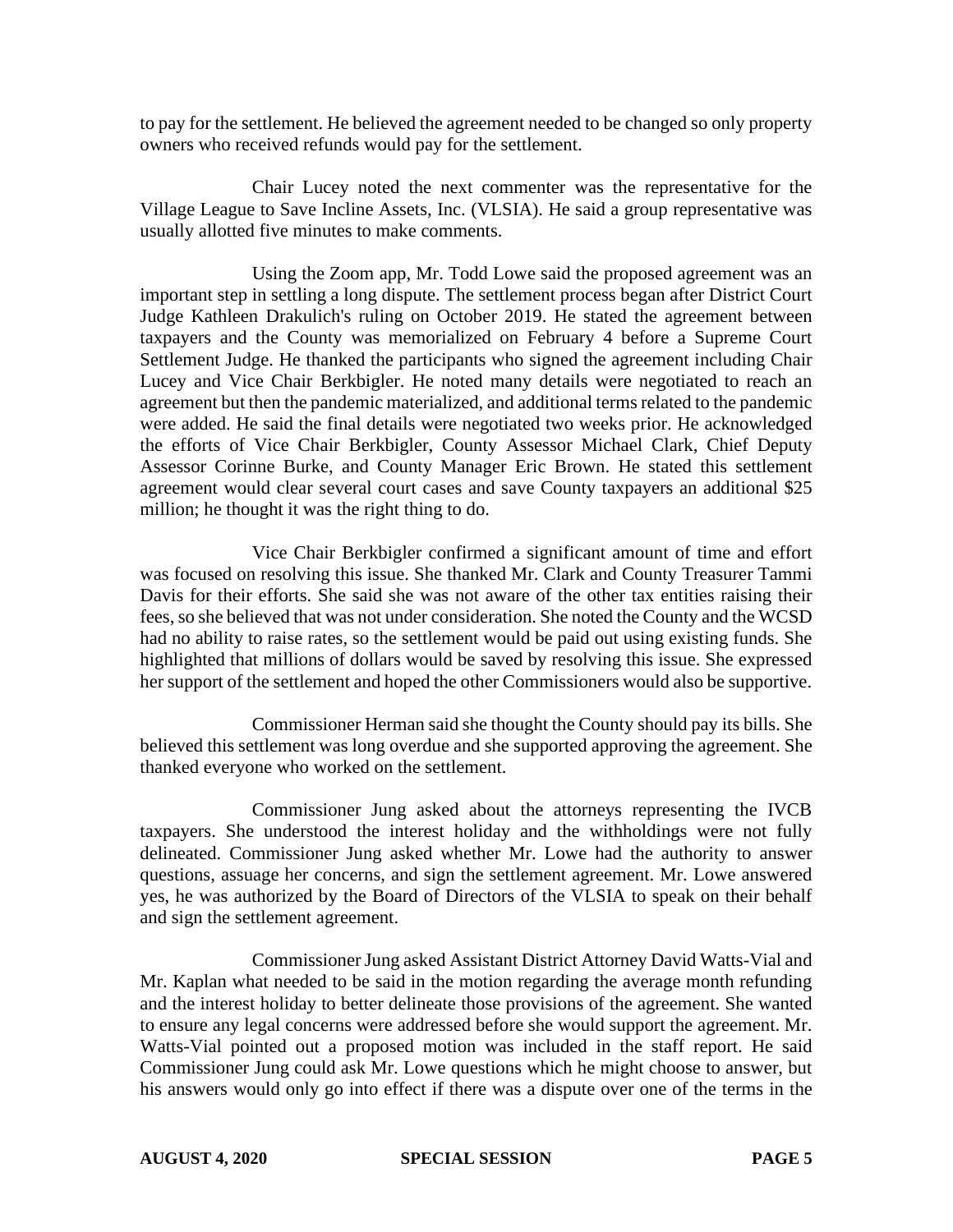agreement. He stated the interactions, rights, and duties of the parties were generally governed by the terms of the agreement. He noted Mr. Lowe was represented by counsel.

Commissioner Jung clarified she wanted to know what legal terms would be needed in the motion to assuage Mr. Kaplan's concerns related to the County's interest holiday. Mr. Watts-Vial understood the concern with the interest holiday had to do with the average cases per month. He believed a previous version of the agreement proposed averaging 300 refunds per month over a six-month period. He said Commissioner Jung could make a motion to approve the settlement agreement along with the phrase "if the agreement was changed to reflect", and then she could state the terms of the agreement she wanted changed.

Commissioner Jung reiterated she wanted Mr. Watts-Vial, as the legal representative, to specify the language that needed to be included in the motion to assuage Mr. Kaplan's concerns in a legal contractual manner. She indicated she would not support the settlement agreement if those concerns were not addressed.

Mr. Lowe thought the concerns were based on a misunderstanding of the settlement agreement. He indicated the settlement agreement provided for resolving details and misunderstandings at a later time because there would be other concerns that would arise over time. He said the VLSIA was prepared to discuss issues but they were not willing to change the settlement agreement at this time. He stated the agreement was a product of a lot of work, and making changes would result in at least \$25 million in additional costs. He introduced his counsel, Attorney Norman Azevedo.

Mr. Azevedo said there was language in the settlement agreement that addressed the calculation and termination of the interest holiday, citing page 12 paragraph C of the agreement. He noted the agreement included examples to provide clarity about how termination might occur.

Vice Chair Berkbigler said the agreement was discussed with Ms. Davis and she had not expressed concern about the terms of the agreement. Vice Chair Berkbigler understood the District Attorneys needed to ensure all legal details were addressed. She asserted the County Treasurer was satisfied with the agreement as written.

With regard to the language which Mr. Azevedo pointed out, Ms. Davis said it appeared as though the averaging would reset each month for a two-month period. She noted other parts of the agreement mentioned a six-month period, so she requested clarification of the rules.

Mr. Lowe said the agreement called for a simple average that extended over all time. He stated there was no language in the agreement about a two-month period. He noted there were examples included in the agreement. He clarified the number of refunds would be divided by the number of months during which refunds were issued. He thought the terms were a reasonable precaution.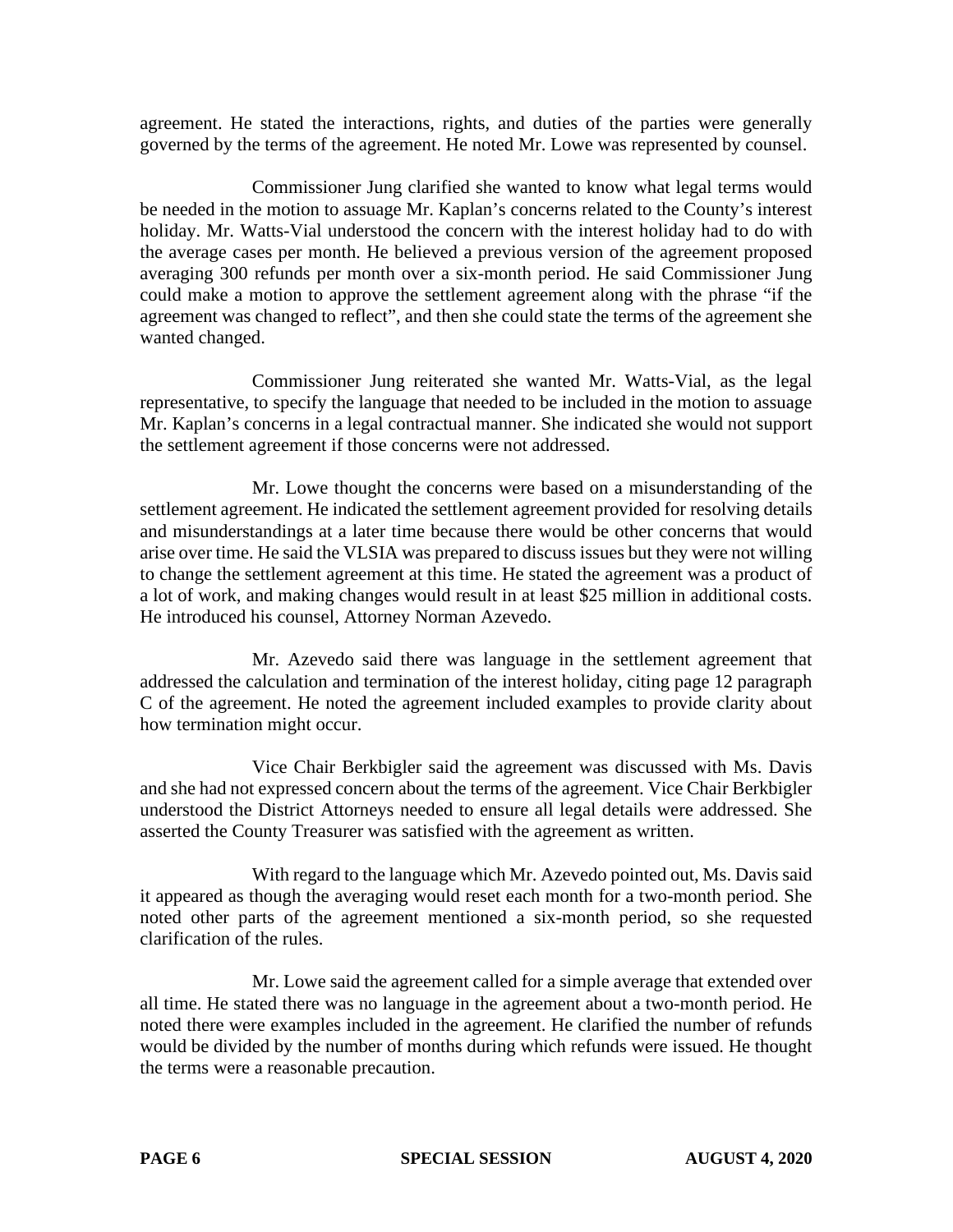Vice Chair Berkbigler asked whether it would be fair for Mr. Lowe or Mr. Azevedo to state that the VLSIA had no intention of waiving the interest holiday as long as the Treasurer continued to issue refunds. She thought the County had no intention of stopping payments once it had agreed to issue refunds. She knew the VLSIA had no underlying desire to go after the County, they simply wanted to ensure there was forward motion on issuing refunds. She thought the questions were intended to clarify intentions for the record.

Mr. Lowe confirmed the intentions of the VLSIA were to ensure the refund process would continue once it began; the terms of the agreement had no other purpose.

Chair Lucey confirmed the VLSIA asserted the interest holiday would start on July 1, 2021 and last until July 31, 2023. Mr. Lowe clarified the interested holiday would begin when refund payments started but no later than July 1, 2021. Chair Lucey asked whether the interest holiday end date would be July 31, 2023. Mr. Lowe said yes, it was a two-year holiday. Chair Lucey asked whether payments could begin at any time but no later than July 1, 2021. Mr. Lowe said that was correct. Chair Lucey stated the County currently accrued interest based on the judgement by Judge Drakulich, which Mr. Lowe confirmed. Chair Lucey asked for the names of the VLSIA Board members. Mr. Lowe said the VLSIA Board had four members: Todd Lowe, Les Barta, Dale Akers, and Dean Ingemanson. Chair Lucey confirmed the VLSIA was represented by Norman Azevedo as legal counsel. Mr. Lowe said the VLSIA legal counsel included Norman Azevedo, Jessica Prunty, and Suellen Fulstone.

Vice Chair Berkbigler read the motion in the staff report to approve the settlement agreement. Commissioner Herman seconded the motion.

Chair Lucey asked whether the settlement agreement included a release for future claims based on the motion read by Vice Chair Berkbigler. He noted the dismissal of the case was indicated. Mr. Watts-Vial believed there was no release of future claims. Mr. Kaplan believed there was no such provision in the agreement, but the nature of property taxation would eliminate any basis for challenge on those particular taxes.

Chair Lucey clarified he wanted to know whether there was a release for the County from future claims which might be filed by persons who paid into those tax years. Mr. Kaplan replied the agreement provided for a claims process so all property owners would be identified and notifications would be sent out to anyone entitled to a refund, who would then have the opportunity to submit a claim. He stated there was the possibility a property owner would be inadvertently left off of the list of parcels, in which case that individual owner could file a claim. He said there was a provision in the agreement which required individual owners to go through the Assessor and the Treasurer first to try to reconcile the issue. He felt those cases would most likely be resolved through that process. He noted the calculation of the refund could be challenged by an individual property owner, but the VLSIA represented all property owners and calculated those refunds, so owners had a good basis for their expected refunds.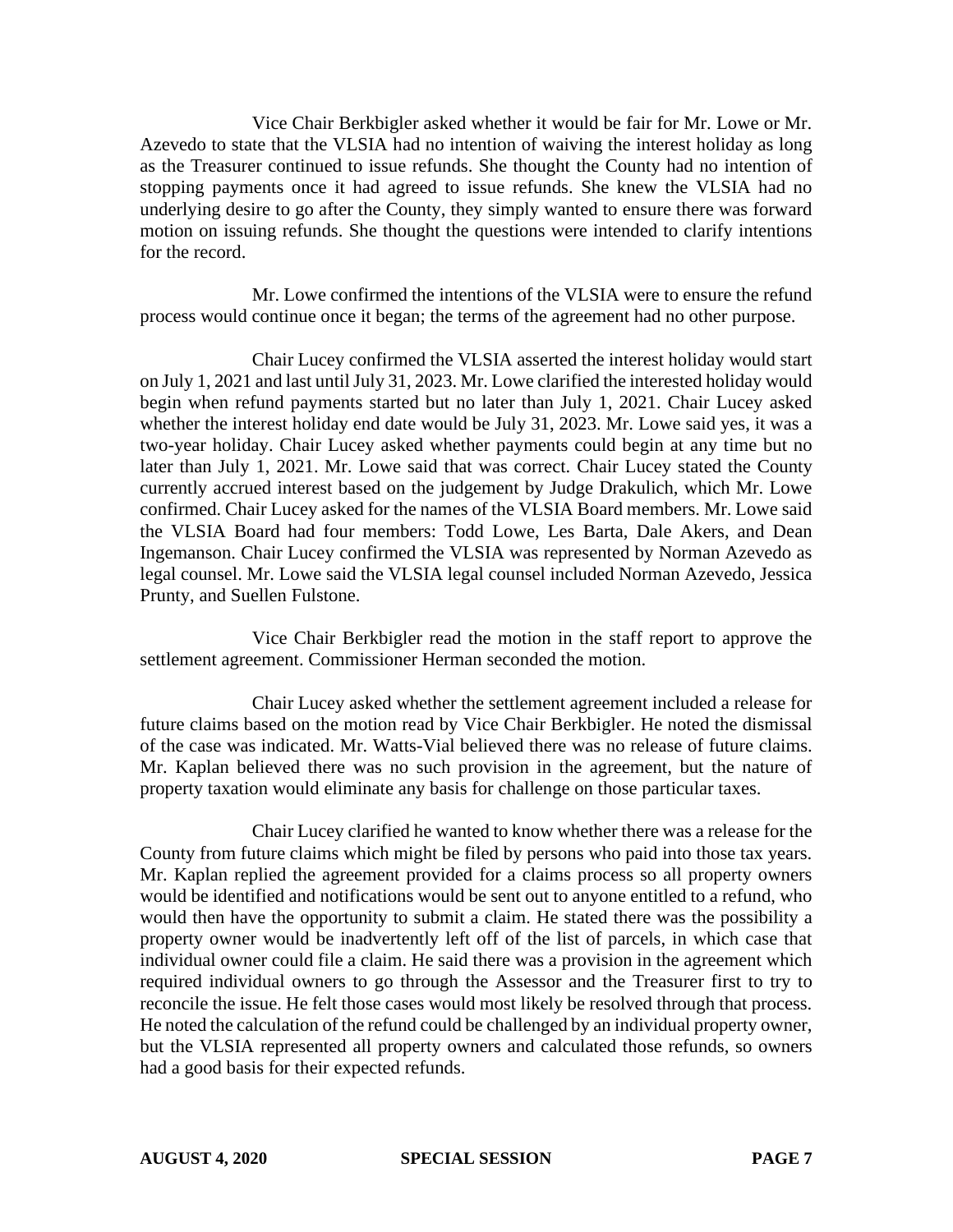On motion by Vice Chair Berkbigler, seconded by Commissioner Herman, which motion duly carried on a 3-1 vote with Commissioner Jung voting "no" and Commissioner Hartung absent, it was ordered that Agenda Item 5 be approved.

**20-0546 AGENDA ITEM 6** Recommendation to accept a federal assistance of Coronavirus Relief Fund (CRF) allocation from the State of Nevada Governor's Finance Office in the amount of [\$20,254,818; no county match], retroactive from March 1, 2020 through December 30, 2020. Authorize the County Manager to sign award documents, and direct the Comptroller's Office to make the necessary budget amendments; and possible direction to staff regarding expenditure of award funds. (All Commission Districts.).

County Manager Eric Brown noted the County would work with the Cities of Reno and Sparks to determine how to utilize funds for shared costs related to COVID-19 (C19). He said Assistant County Manager Christine Vuletich and Grants Administrator Gabrielle Enfield had a presentation for the Board which would provide information about past expenses and the categories contemplated for spending the grant fund balance. He noted Washoe County Health District (WCHD) Officer Kevin Dick was available to answer questions.

Ms. Vuletich conducted a PowerPoint presentation, a copy of which was placed on file with the Clerk. She reviewed slides with the following titles: Washoe County CRF-Cares Award and Coronavirus Aid, Relief and Economic Security Act (CARES).

Ms. Vuletich stated some entities were able to receive funding directly based on population level. The cutoff point was a population of 500,000 or greater. She said Clark County had received a direct allocation of CARES funds several months prior but Washoe County fell below the population cutoff so it would receive funds through the State.

Ms. Enfield continued the presentation and reviewed slides with the following titles: CARES – Eligible Costs and What's Required to Receive the Funding?

Ms. Vuletich continued the presentation and reviewed slides with the following titles: Washoe County Expenditures as of June 30; Regional Expenses; First Allocation; Initial Spending Plan; and Second Allocation.

Ms. Vuletich noted the County was part of a unified command structure in response to the public health emergency, and it was the entity that incurred Incident Management Team (IMT) expenditures. She noted the County contemplated joining a program administered by the National Association of Counties (NACO) for disbursement of the \$500,000 allocated as economic support funds.

Vice Chair Berkbigler referred to slide 8 of the presentation and asked whether the figures represented only Washoe County's portion of the CARES funds. She

**PAGE 8 SPECIAL SESSION AUGUST 4, 2020**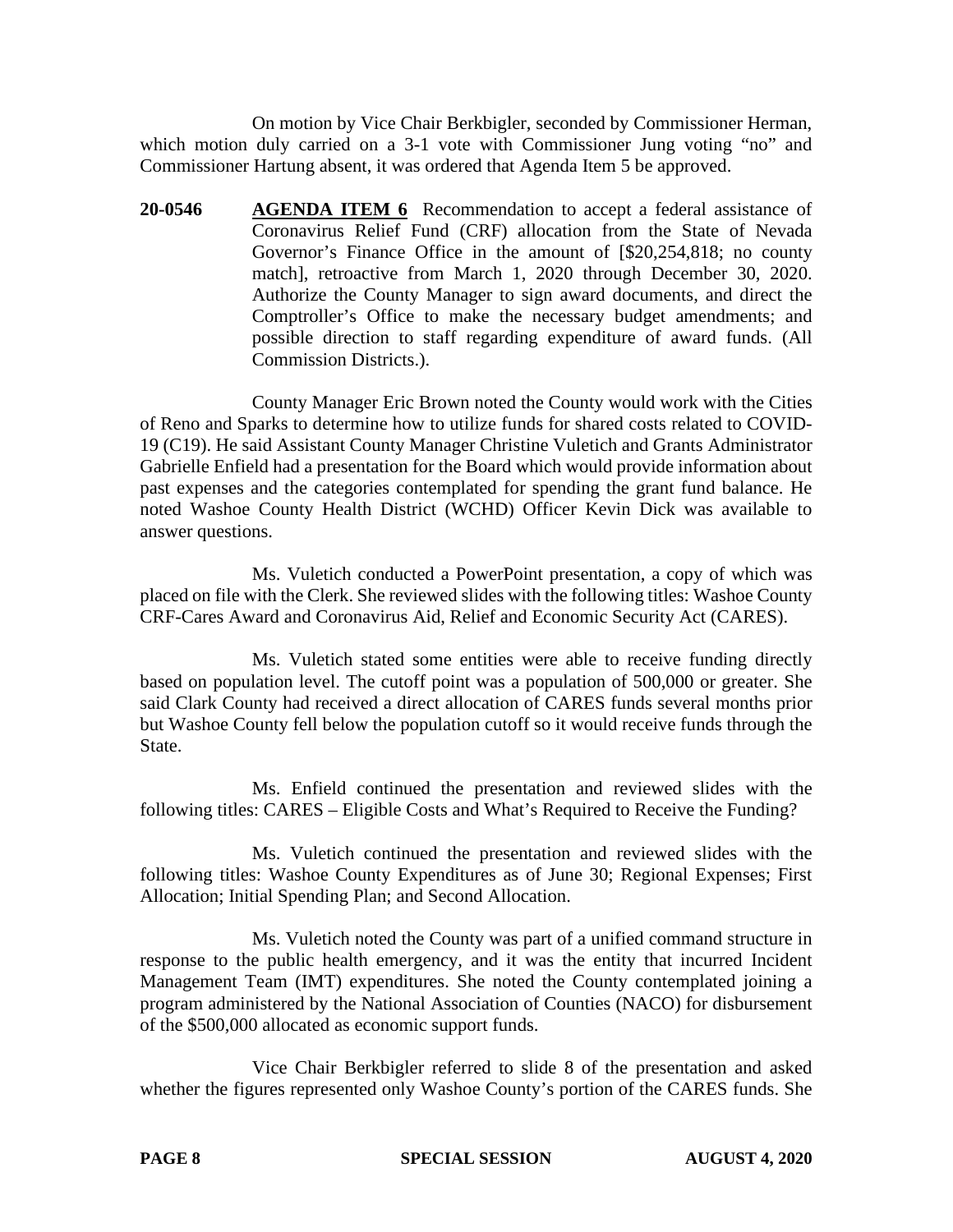inquired whether the Cities of Reno and Sparks would submit a reimbursement request for their portion of money already spent, and whether they would then reimburse the County. Ms. Vuletich directed the Board to slide 6. She said the amounts listed on the bottom right of the slide were the responsibility of the Cities of Reno and Sparks under the cost sharing agreement. She indicated the expenses were eligible for CARES funds reimbursement, but she was unsure of whether those jurisdictions would file a request. Mr. Brown said the Cities would file for reimbursement. Ms. Vuletich confirmed the initial reimbursement request comprised the County's portion of the non-Federal Emergency Management Agency (FEMA) eligible CARES reimbursement and other costs outlined by category. The County would expect reimbursement from the Cities on their part of the cost sharing expenses.

Chair Lucey asked for confirmation that the \$2.3 million, which was the County's portion of the non-FEMA eligible CARES reimbursement, represented 50 percent of the remaining 25 percent of funds. Ms. Vuletich said that was correct. Chair Lucey noted there was an allocation for each municipality. He confirmed the Cities of Reno and Sparks would need to apply for reimbursement for the costs attributed to each of them. Ms. Vuletich agreed.

Chair Lucey referred to slide 8 and asked for clarification of whether the economic support for small businesses program would be administered through NACO or through the City of Reno as stated in the staff report. Ms. Vuletich said the City of Reno program was considered, but staff received additional information the prior day which indicated the NACO program would be simpler because a subgrant would need to be issued and monitored if the County pursued the City of Reno program. Mr. Brown mentioned getting the specifics of the scalability of the City of Reno program had been difficult, so staff reviewed the NACO program which was modeled after Clark County. He stated staff recommended the NACO program given the specific timelines to which the County would need to adhere.

Chair Lucey asked whether all businesses in Washoe County would be able to apply for the economic support funds or whether only businesses in the unincorporated area would be eligible. Mr. Brown responded staff would take direction from the Board on eligibility. The assumption was only businesses in the unincorporated County would be eligible since both the Cities of Reno and Sparks planned to administer similar assistance programs within their jurisdictions.

Commissioner Jung asked whether staff had considered giving the Cities of Reno and Sparks the County's funds for economic support programs and having the Cities give the County their public health funds for contact tracing and case management. She asked whether the \$500,000 was the only money completely targeted for small businesses. She wondered whether there were funds targeted for the public health emergency. She thought the Cities would keep businesses open more effectively if the WCHD had rapid tests and 100 percent case management. She inquired whether there was a natural division and whether the County had the authority to make those decisions based on the Governor's announcement the prior day. Mr. Brown said there had been discussion on those issues. He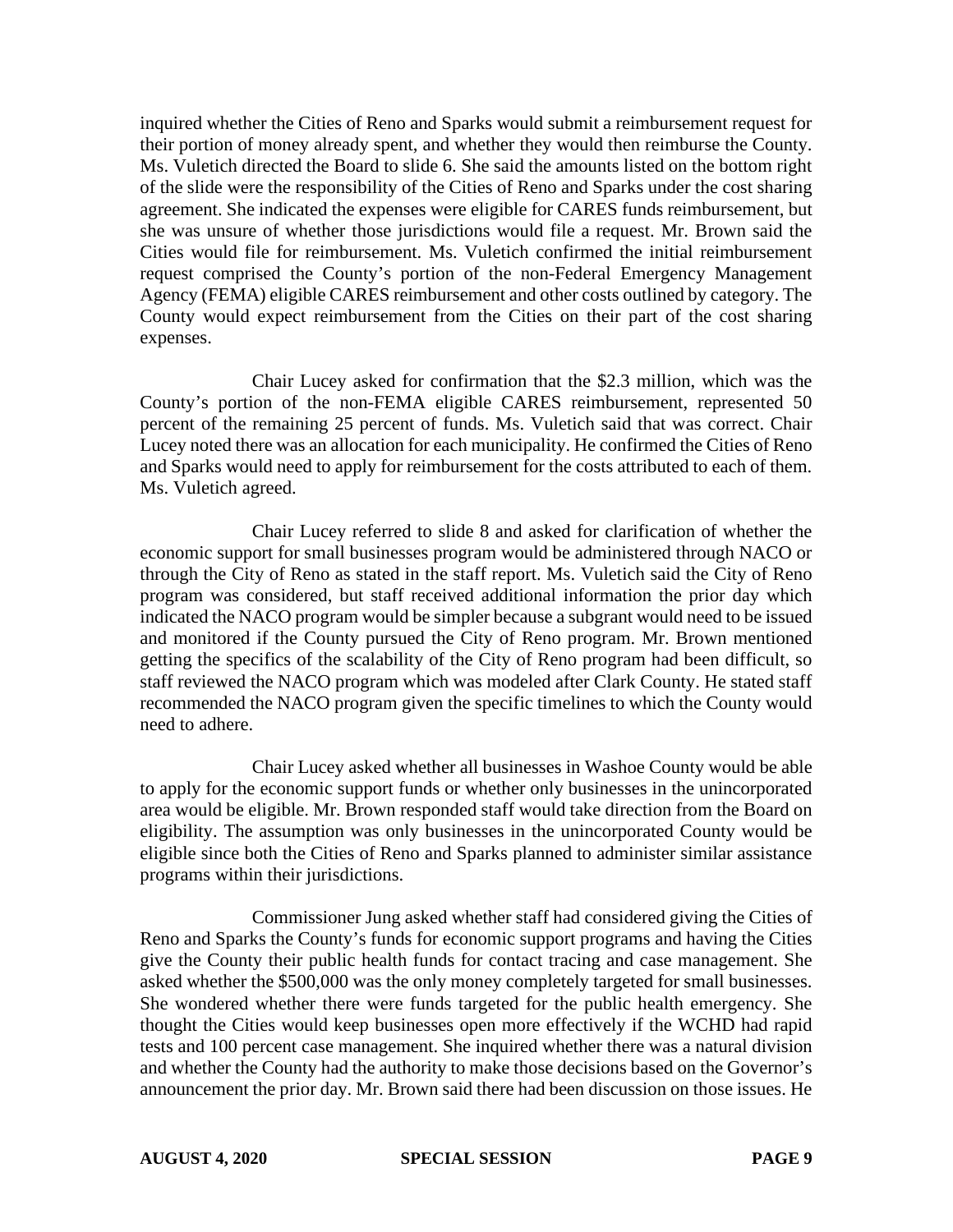understood the Cities of Reno and Sparks were using other grant sources, such as block grants, which the County could not access. He agreed expanding contact tracing and testing was necessary. He noted funding for testing and contact tracing was complicated because additional funding from the State had emerged. He said the County primarily used the Nevada State Public Health Lab for testing, with additional testing performed by local partners like Renown Health. He stated the commitment was to exhaust all available resources to expand contact tracing and testing capabilities. He said the County continued to have discussions with the Cities of Reno and Sparks about how to apportion expenses.

Commissioner Jung mentioned the City of Reno asked its constituents how they wanted the City to spend their CARES funds, but she thought expenditures needed to be based on science and not public opinion. She asked staff to provide the Board with options and then let the policy makers find the required funds. She wanted staff to stop focusing on performing more tests per day and start focusing on getting faster test results. She said results needed to be available in 72 hours or less in order for them to be useful in contact tracing. She wanted the County's actions to reflect the state of emergency.

Commissioner Hartung recalled the State had agreed to pay for all future personal protective equipment (PPE). Mr. Brown responded the State had paid for PPE at the onset of the pandemic. The County had recently been notified the State would no longer pay for PPE. He noted the CARES fund projection included \$2.5 million for PPE for all three jurisdictions through the end of the year.

With regard to Commissioner Jung's comments, Chair Lucey noted the businesses that previously worked with the County for licensing needed to continue working with County staff because of how licenses were issued. He thought the focus should be on businesses in the unincorporated County. He said the Cities of Reno and Sparks should focus on businesses within their jurisdictions and each municipality should procure funds and administer their own small business assistance program. He agreed with Commissioner Jung's comments about the County's role during emergencies. He thought the cost sharing agreement needed to be discussed with the Cities of Reno and Sparks. The County offered a significant amount of support for contact tracing, testing, and public relations. He thought there needed to be even cost sharing between all entities. He noted staff budgeted \$1.8 million for testing and contact tracing, but he thought that allocation needed to be increased because this was an emergency. He believed efforts needed to focus on getting test results within 48 to 72 hours. He thought there was a need to increase public outreach focused on self-testing and wearing masks. He noted the school year would commence in the near future and sporting events would continue, so increasing public awareness was important. He said changes needed to happen immediately so progress could be made. He referred to the figures presented by staff and asked whether the \$6 million was enough or whether more funds were needed. He wondered whether the \$500,000 earmarked for small businesses was required or whether some of those funds should be reallocated for other needs such as contact tracing and testing. He inquired about the best way to address public relations through the cost sharing agreement.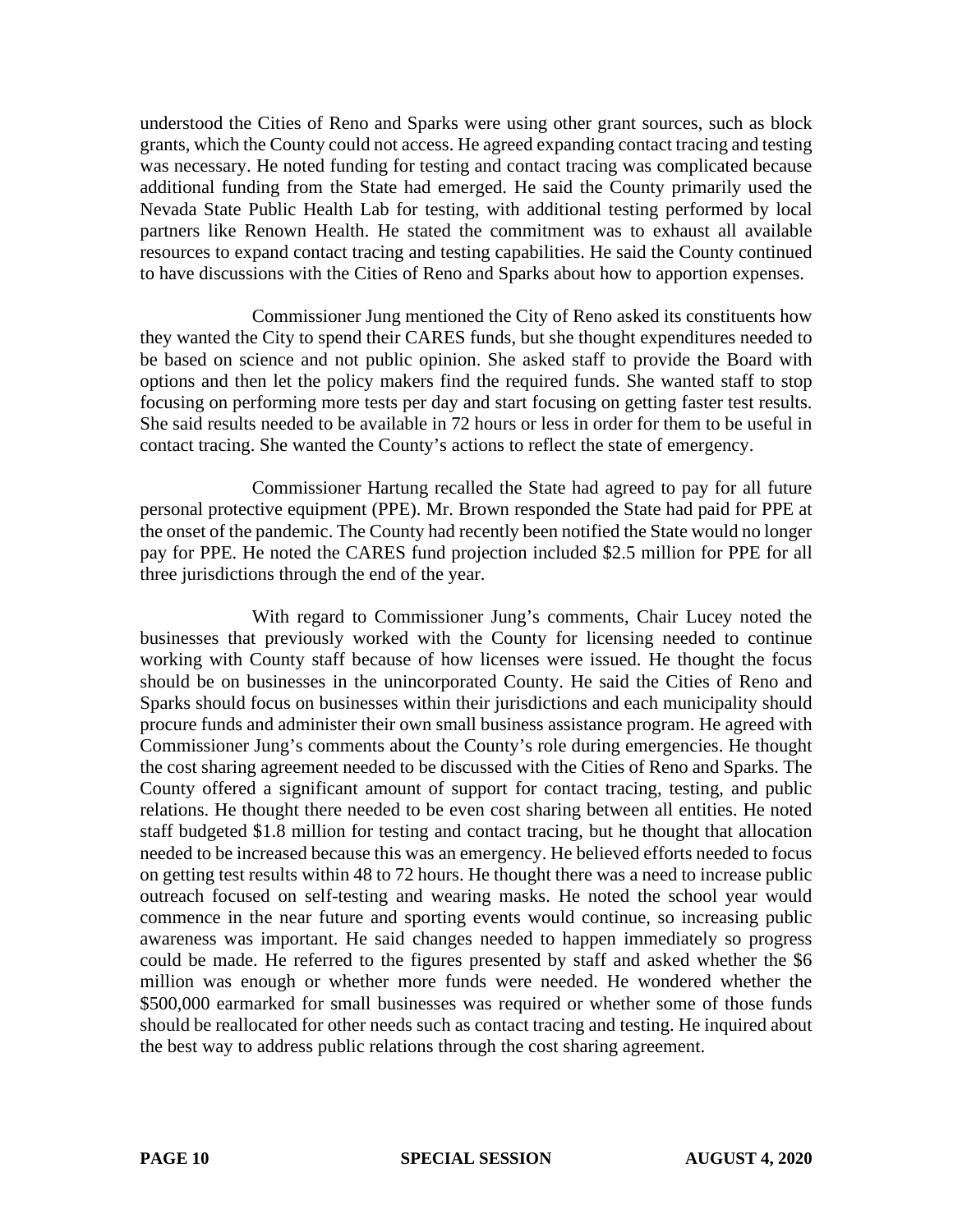Mr. Brown said the Board had been clear to staff and Mr. Dick about the need to reduce test turn-around times and increase contact tracing. He noted it was a national issue because labs were at capacity throughout the country. He stated the County would continue to look for additional lab capacity and testing capabilities. He said staff would work with State labs and private labs to increase testing capacity if possible. He indicated CARES funds would allow the County to expand contact tracing. He noted the decommissioning of the National Guard had caused some difficulties. He said the lack of available resources was more of an issue than the lack of funds.

Chair Lucey requested more details about capacity so the Board could determine what the County would be willing to spend to increase capacity. He believed additional services could be found but the cost might be significantly higher. He stated the Board would decide how much to spend to acquire additional resources. He said additional details would help the Board decide whether \$6 million was enough or whether more funds were needed. Mr. Brown said the purpose of the presentation was to highlight an overview of the plan and get feedback from the Commissioners. He indicated staff would make adjustments to the plan and provide additional details based on the Board's comments. He understood the Commissioners wanted to know whether the planned spending would deliver a 24- to 48-hour turnaround for tests and timely contact tracing.

Chair Lucey said he would not want to delay spending by requesting additional information. He wanted staff to prioritize spending and then return to the Board to report how the money was spent to address the needs of the community.

Vice Chair Berkbigler agreed with Chair Lucey's statements about testing and contact tracing. She wanted additional information about the funds budgeted for small business assistance. Mr. Brown said Assistant County Manager Dave Solaro was available to provide additional information. Vice Chair Berkbigler said it would be easier if Mr. Solaro provided information to the Commissioners in writing.

Mr. Brown said staff wanted guidance from the Board about the small business assistance program funds. He stated eligibility requirements and approved use of funds needed to be defined. He believed there were two broad categories: working capital and employee expenses. He said working capital included PPE, hand sanitizers, and other C19-related expenses. He noted employee expenses would be based on the size of the business.

Vice Chair Berkbigler thought the small business assistance program was important because this was the new normal and the County should determine how best to help local businesses. She expressed concern about affordable housing in the community. She wondered whether some of the CARES funds might be used to fund the affordable housing trust fund, which had been established but not yet funded. She suggested the Cities of Reno and Sparks might be interested in contributing to the trust fund as well. She said Mr. Solaro and his counterparts would determine which developers and contractors would receive money from the trust fund to build affordable housing. She thought the issue needed to be discussed.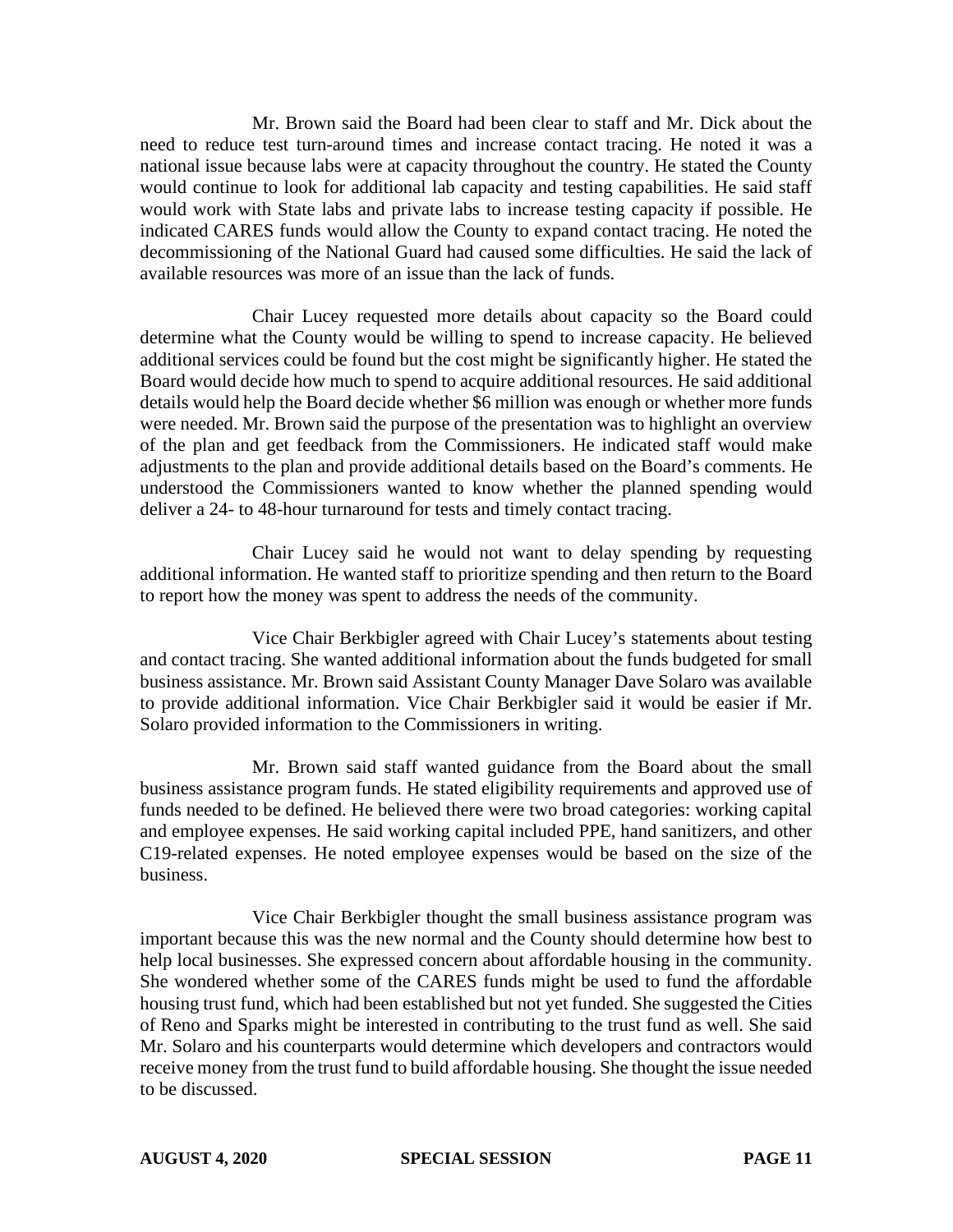Commissioner Jung asked where the National Guard members had gone. Mr. Brown replied the White House had not approved the extension of the Guard posting beyond the end of the month. He said the Governor approved the Guard posting but it was a State-level engagement as opposed to a federal posting. Commissioner Jung noted the population density in the County was below 500,000. She stated the redeployment of the Guard to Clark County was a signal that Washoe County would need to be self-reliant. She said the County was good at being self-reliant, and having a County Manager with experience in private industry would be beneficial. She wanted everyone to acknowledge this information when making decisions.

Chair Lucey thought the Nevada System of Higher Education would recruit students to help with contact tracing and at testing posts after the Guard was recalled. He believed those students could be trained in as little as two weeks. Mr. Brown said that was correct but modeling the new scenario was difficult. Staff would review costs of hiring contact tracers directly into the WCHD and provide more information to the Board.

Chair Lucey noted the County was static during the initial response to C19 because the scope of what was needed was unclear. The response to C19 and spending decisions had been reactive and not dynamic. He said everyone had a better understanding of what it would take to flatten the curve. He concurred with Commissioner Jung's comments about needing to be dynamic and develop plans which would allow flexible spending. He noted changes happened quickly, such as the new directive announced by the Governor the prior day that changed the statewide initiative to a county-specific initiative. He wanted flexibility with specific direction towards addressing testing capabilities, contact tracing, and public relations. He opined spending money on a contact person similar to the Incident Manager was not a waste. He thought having someone to manage the CARES funds on behalf of the Board and Mr. Brown would help the County address the needs of the community in a dynamic fashion.

Ms. Vuletich acknowledged the need for flexibility, noting the plan for the second allocation could be changed as the situation changed.

In response to Chair Lucey's comments, Ms. Enfield noted the \$6 million identified in the first allocation was a regional shared cost. She said staff was cognizant of the urgency.

Ms. Vuletich said the public outreach campaign was included in the first allocation along with some department requests. She continued the presentation and reviewed slides with the following titles: CARES- Second Allocation and Subgrants to Other Organizations.

Ms. Vuletich welcomed additional suggestions for possible expenditures for the second allocation. Chair Lucey noted the Washoe County School District (WCSD) planned to reopen for the upcoming school year. He said the County needed to discuss daycare and distance learning options in the event the WCSD or the Health Officer felt reopening was not feasible. He mentioned some parents might have to return to work so

**PAGE 12 SPECIAL SESSION AUGUST 4, 2020**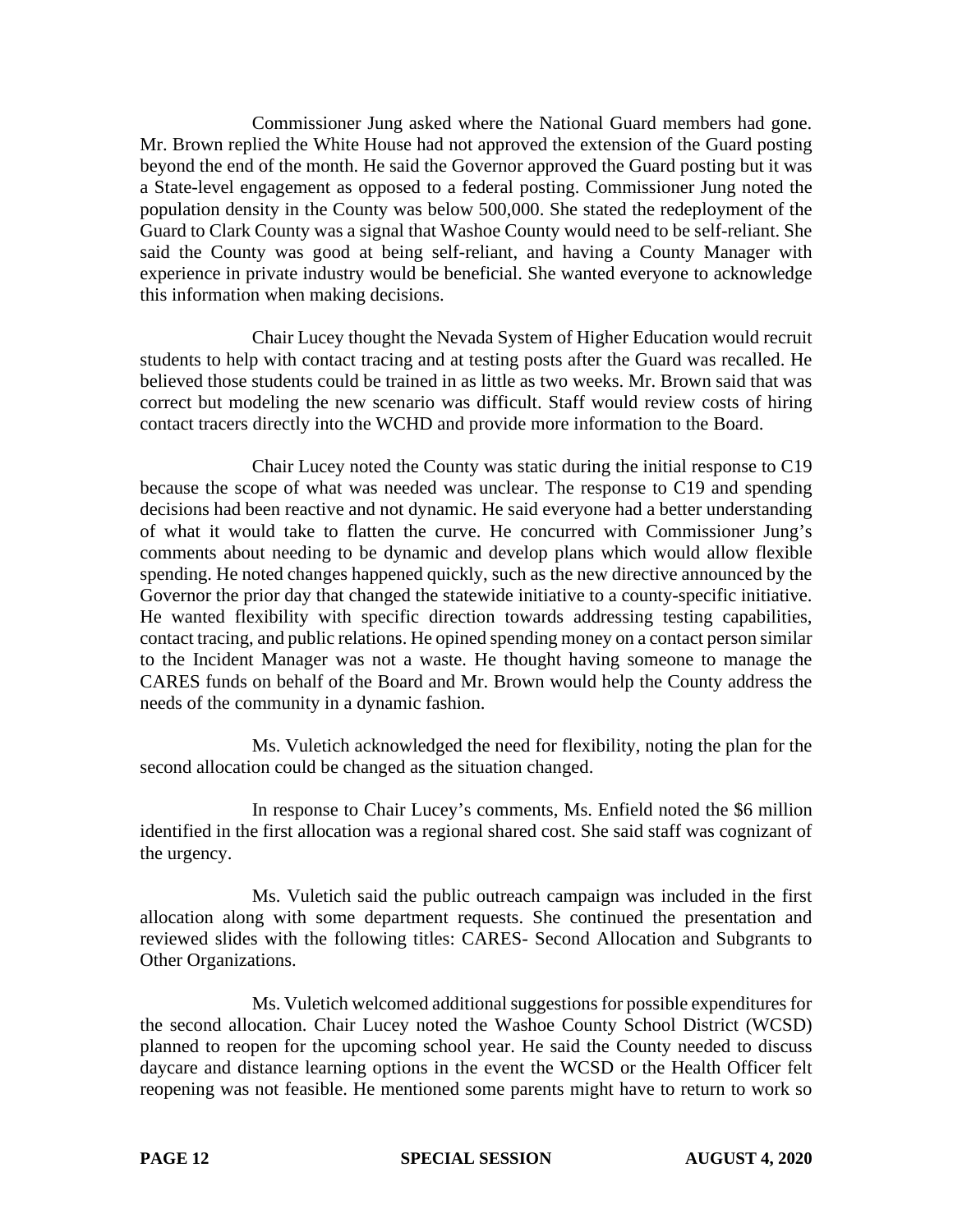assistance with daycare and programming for children needed to be considered as a potential expenditure. He said future community needs were difficult to anticipate and reiterated the importance of spending flexibility and a manager to oversee those funds.

Commissioner Jung asked whether County staff familiar with case management could be reassigned to perform contact tracing instead of waiting for University of Nevada, Reno (UNR) students to complete a two-week training course. She believed collective bargaining units would be unable to interfere with the reassignment because the County was under emergency orders. She noted the Board promised to avoid layoffs, but jobs might be eliminated, so offering staff other positions made sense. She thought the County Manager had the authority to reassign staff because of the emergency order and noted the County had almost 3,000 full-time equivalent positions. Mr. Brown replied the County had been reassigning staff from a range of departments since the beginning of the pandemic. He thought the challenge with the two-week timeline was the nominal period required to identify and train individuals. He said it was not a particularly long period for that process. He noted contact tracers would be part of the new normal and training temporary staff only delayed the issue, so the partnership with UNR meant identifying a resource for contact tracers.

Commissioner Jung mentioned the parents of children under the age of 12 who relied on daycare or school for child supervision, allowing them to be productive members of society. She said discussing options for childcare was crucial and finding solutions would require a community-wide effort. She stated the WCSD provided the curriculum, but she thought the three jurisdictions needed to work together to bolster adult supervision and programming for young children. She asserted parents of young children relied on those traditional services to allow them to work and pay bills and taxes. She thought government failed parents by not providing those options which they relied on and prepaid through taxes. She reiterated the need for fast test results and contact tracing.

Mr. Brown thanked the Commissioners for their feedback, saying the guidance from the Board was clear and staff would provide more specific information.

Ms. Vuletich spoke about the requirements for subgranting CARES funds and reviewed the eligibility requirements as per Nevada Revised Statutes.

Chair Lucey thanked Ms. Vuletich and Ms. Enfield for the presentation. He noted the healthcare emergency was still in effect. He said the County had to ensure everyone in the community received the support they needed.

Commissioner Jung expressed pride and appreciation for Chair Lucey's leadership of the Board. She thanked him for calling the special meeting to address the emergency agenda items. Chair Lucey thanked Commissioner Jung for the compliments. He said everyone did what was needed, including the Legislature which had met the prior weekend.

There was no response to the call for public comment.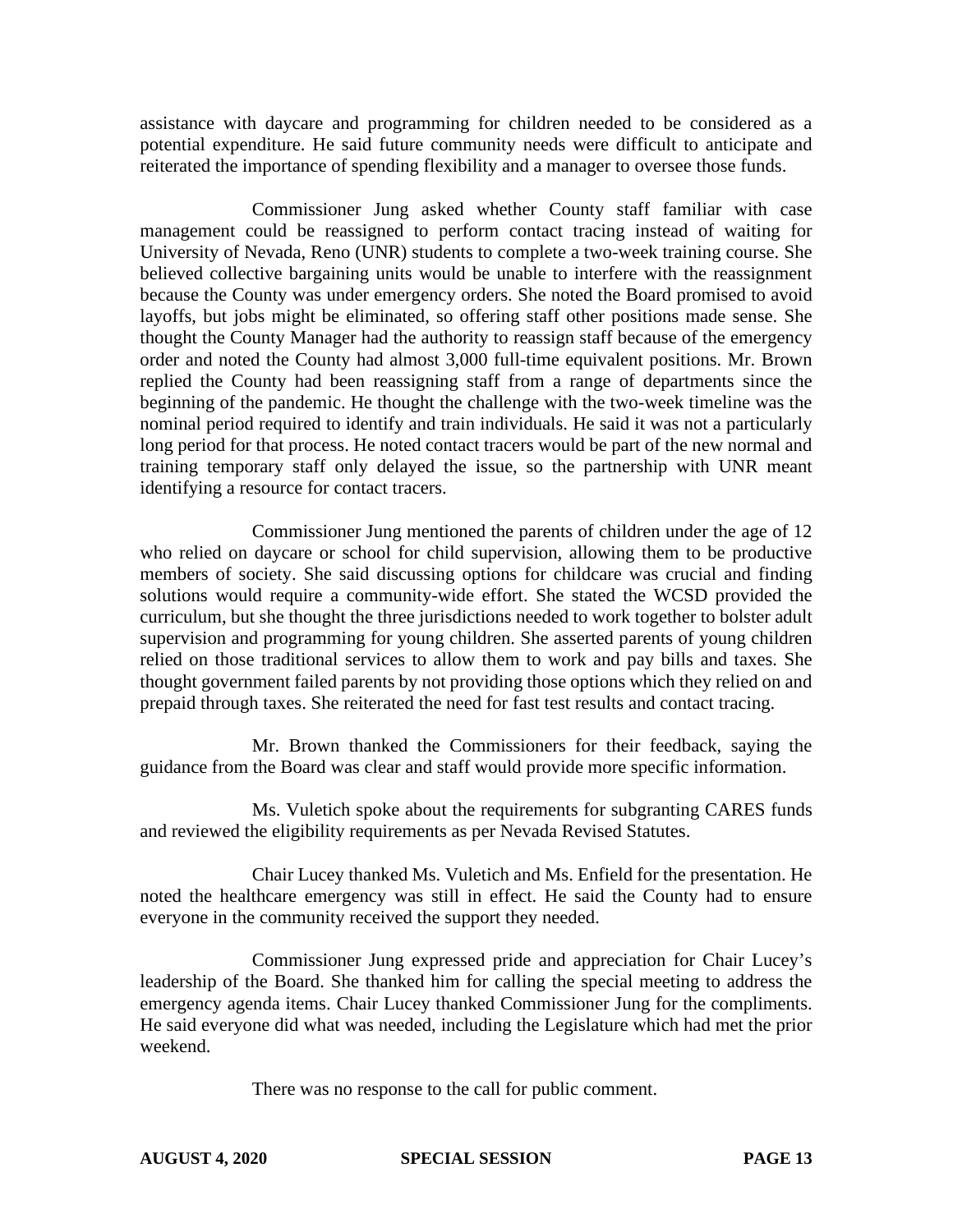On motion by Vice Chair Berkbigler, seconded by Chair Lucey, which motion duly carried on a 4-0 vote with Commissioner Hartung absent, it was ordered that Agenda Item 6 be accepted, authorized, and directed.

## **20-0547 AGENDA ITEM 7** Public Comment.

A voicemail from Ms. Annemarie Grant was played in Chambers. Ms. Grant alleged the Commissioners had neglected their duties under Nevada Revised Statute 211.020, which resulted in many deaths, including that of her brother Thomas Purdy who died at the County jail. She played part of the audio recording of her brother's arrest.

A voicemail from Mr. Dan Stanfield was played in Chambers. Mr. Stanfield expressed concern about traffic and speeding vehicles on Nectar Street in Lemmon Valley. He noted Nectar Street was the only access to that neighborhood because of flood-related street closures. He said there was significant traffic in the morning when people left for work and in the evening when they returned. He stated children waited for the bus on the corners along Nectar Street when school was in session. He requested the Engineering  $\&$ Capital Projects Division perform a traffic study, but nothing had been done. He wondered whether residents could install speed bumps or stop signs at their own cost. He said vehicles drove down Nectar Street at 50 to 60 miles per hour during the morning rush hour.

A voicemail from Inmate 137492 was played in Chambers. He mentioned Governor Steve Sisolak's mandate that masks be worn in all public spaces and Sheriff Darin Balaam's report about five Washoe County jail employees testing positive for COVID-19 (C19). He asked whether masks had been provided for inmates housed in the jail and whether any inmates had been tested for C19. He asserted his questions were relevant for the community because people were processed in and out of the jail every day. He said some people might be forced to stay in the facility for several days if they were unable to make bail, and they might be exposed to C19 if precautions were not taken.

## **20-0548 AGENDA ITEM 8** Announcements/Reports.

There were no announcements or reports.

\* \* \* \* \* \* \* \* \* \* \*